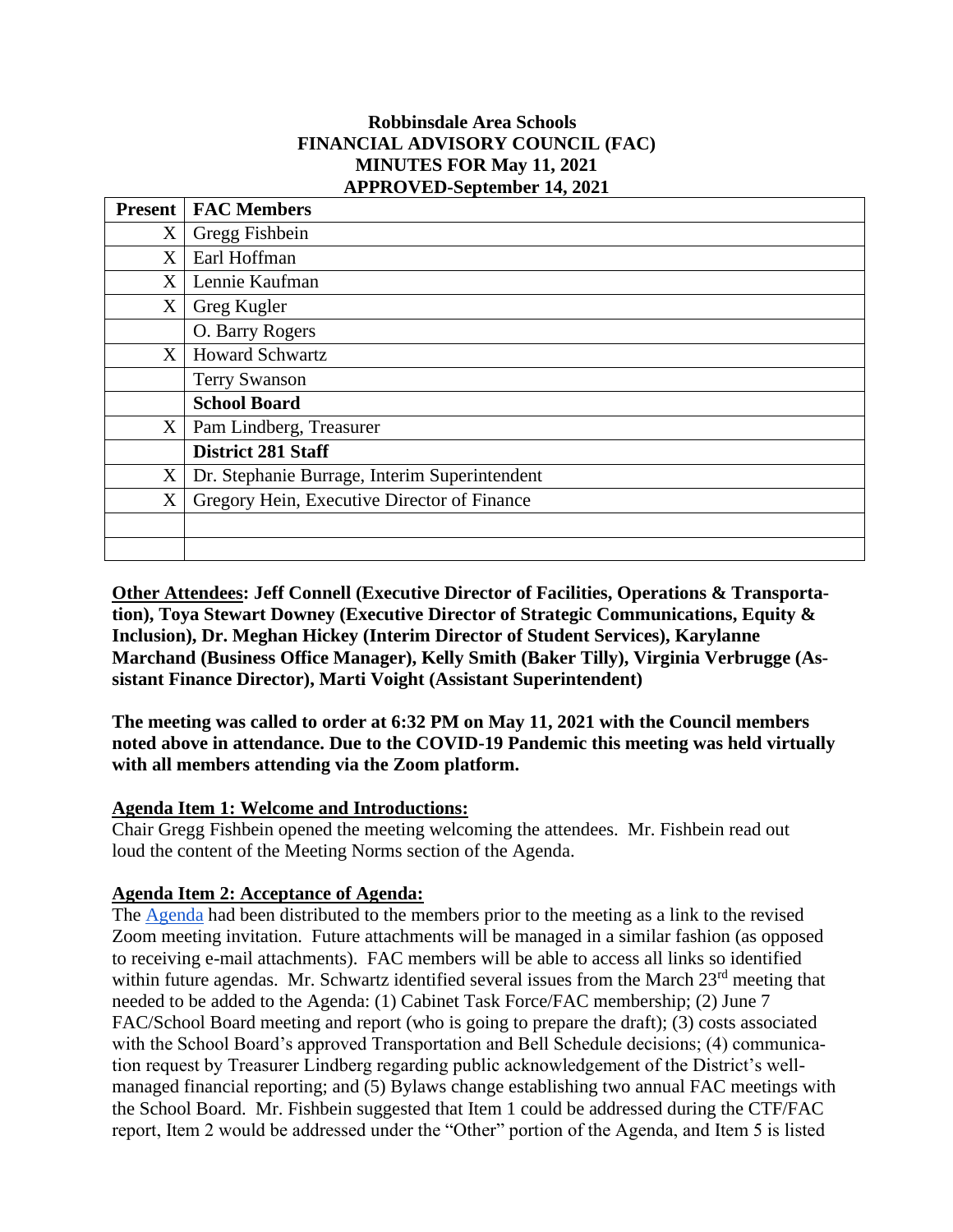under "Parking Lot Items". Items 3 and 4 could be added to the Agenda as an amendment. A motion was properly made and seconded to accept the distributed Agenda as amended. The motion passed unanimously.

### **Agenda Item 3: Approve the March 23, 2021 FAC Meeting Minutes:**

A motion was properly made and seconded to approve the minutes of the March 23, 2021 meeting as distributed. The motion passed unanimously.

### **Agenda Item 4: Report Out—Cabinet Task Force/FAC meetings:**

Mr. Fishbein asked the FAC members appointed to attend the Cabinet Task Force to report out. Mr. Schwartz commented that while Dr. Burrage had initially recommended that two FAC members attend, three FAC members had volunteered (Earl Hoffman, Greg Kugler, Howard Schwartz). Dr. Burrage subsequently agreed to allow the three FAC members to attend.

Mr. Hoffman reported that the FAC members were invited to attend the Cabinet Task Force meeting on April 13. Projected surplus for FY21 is \$1.1 million with an anticipated \$2.2 million deficit for FY22 that would need to be addressed. Presentations were made regarding enrollment trends and the proposed STEAM Middle School. Of significance based on previous FAC discussions, 16% of available seats in the District are reserved for non-residents. Methodology for allocating magnet school enrollments (Robbinsdale Spanish Immersion, FAIR School-Pilgrim Lane, School of Engineering and Art) was also presented.

Mr. Schwartz reported that on May 4, the Cabinet Task Force/FAC meeting was deferred in order to allow Cabinet and FAC member attendance at a webinar sponsored by the Minneapolis Foundation, U.S. Senator Tina Smith, and the Minnesota Department of Education regarding American Rescue Plan funding and its potential impact on Minnesota schools.

# **Agenda Item 5: Report Out—OPEB Advisory Committee:**

Mr. Kugler reported that the first meeting was held on April 28. The OPEB Trust Fund earned \$0.7 million in revenues generated from investment earnings, and spent \$0.5 million to pay claims for severance retirees. As of June 30, 2020, the OPEB Trust Fund had over \$14 million in plan assets (now up to \$16 million estimated as of June 30, 2021). An updated analysis and report is required every two years; this report is due this year. Mr. Hoffman inquired as to which firm was handling the audit.

# **Agenda Item 6: Building Capacity Study:**

Mr. Connell indicated that the Building Capacity Study was still in the process of being completed. Analysis includes how the District utilizes its spaces, how many students are in each building, and how programmatic decisions and enrollment impact space considerations. Mr. Schwartz raised a concern about how costs and efficiencies were being assessed, and whether all District spaces (owned or leased) are being included in the Study (specifically, the Crystal Learning Center lease and its approximate cost of \$5,000 per student served). Mr. Hein indicated that the lease cost is reflected in the assessed property taxes. Mr. Schwartz responded that such leases should still be included regardless of funding source. Mr. Connell indicated that these would be in addition to the initial charge for the Study but could be included.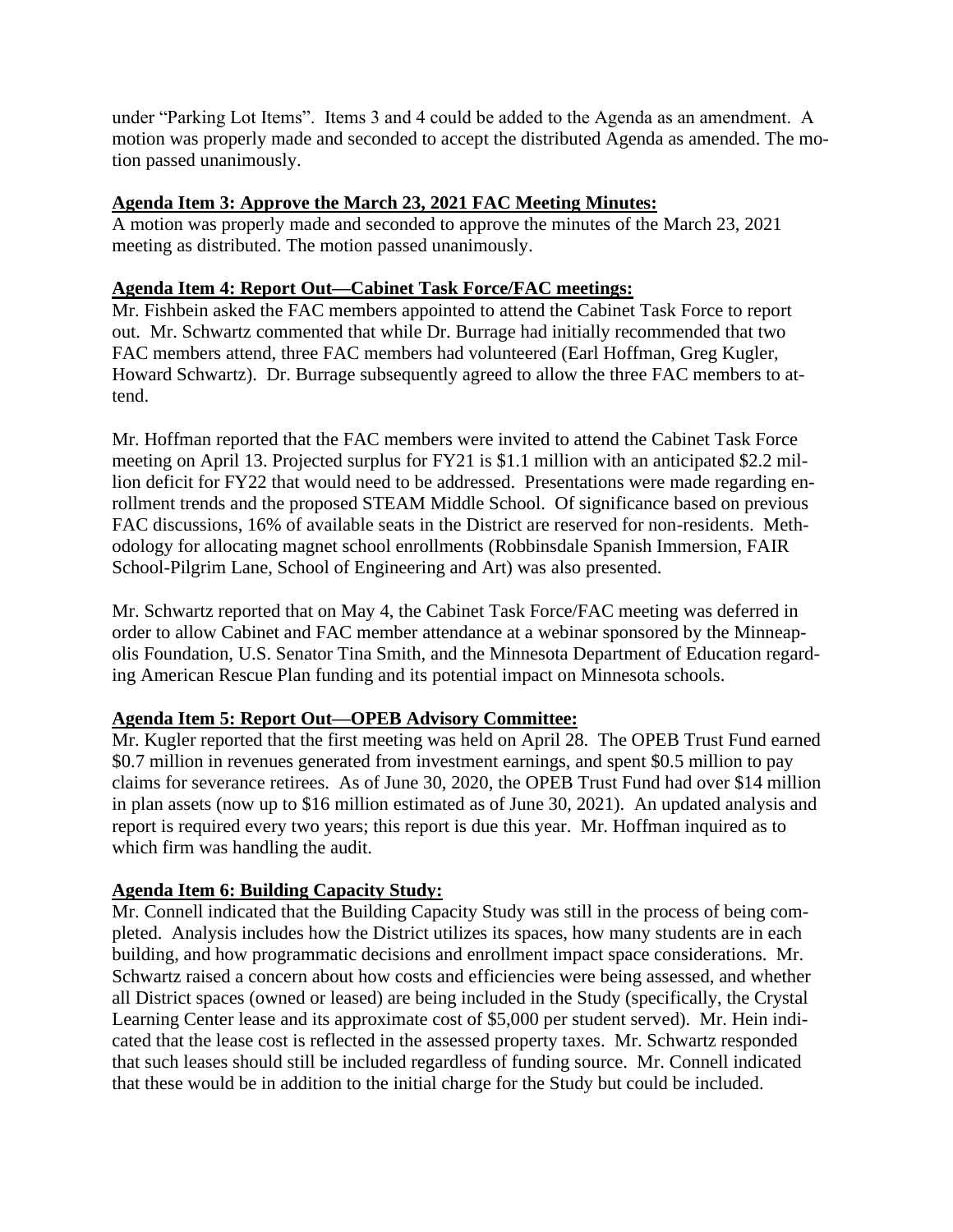### **Agenda Item 7: [Enrollment Update:](https://drive.google.com/file/d/131nl4EtZWp0rU0IUhj29HwtzthbACsMF/view?usp=sharing)**

Dr. Hickey presented an update on District enrollment and magnet school seat allocations. Of key interest are the processes by which student seats (resident, non-resident, walker, staff children) are allotted via the magnet school lottery process, and its impact on District revenues. From the FY20 lottery for FY21, for example, 32 non-residents received no offers, and 25 residents received no offers. Of those 25 residents, 16 enrolled in their neighborhood schools, 1 attended a different magnet school, and 8 resident students' attendance was unknown. Dr. Hickey was questioned regarding potential lost per-pupil revenue from resident students choosing to attend non-District schools, and what District strategies were being employed to ensure that resident students were being retained as much as possible. Dr. Hickey responded with information recently updated on the new School of Engineering and Art middle school (SEA@FAIR-Crystal) scheduled to open FY22 at FAIR School-Crystal. 56 of 74 current 5<sup>th</sup> grade students attending SEA elementary school have opted to attend SEA@FAIR-Crystal. Of the remaining  $18\,5^{th}$  grade students, 13 will attend other District middle schools, 1 has chosen to attend a non-public middle school, 3 have chosen to attend public middle schools outside of the District, 1 family is still undecided, and 3 families have yet to be contacted, for a possible revenue loss of ~\$50,000.

Further discussion regarding resident student retention strategies was deferred to Ms. Downey's marketing presentation (Agenda Item 8).

### **Agenda Item 8: Marketing Update:**

Ms. Downey reported that District administration was in the process of employing a variety of strategies designed to rebuild District relationships with families, and address enrollment challenges with a focus on retention of District students and recruitment. Among several of the marketing strategies, the District has actively produced digital presentations, enhanced the District website, surveyed parents, adopted a more appealing color scheme, produced fresh and appealing web page videos, instituted a new Diversity/Equity/Inclusion newsletter, promoted K-12 remote learning experiences via the Robbinsdale Virtual Academy, and encouraged parents to visit District schools (within COVID safety limits). Marketing efforts need to reflect contemporary issues, concerns, and learning objectives/options expressed by today's parents, both within the District (e.g., retention, bringing back resident students attending non-District schools) and outside the District (open enrollment).

### **Agenda Item 9: Finance Update[—Revised FY21 Budget:](https://drive.google.com/file/d/1tSbfnjw1_WcM6FOetMEBgzQge8fNFQ_a/view?usp=sharing)**

Mr. Hein presented the second revised FY21 budget since January 2021. Included were an updated budget timeline, use of federal stimulus funds, and a revised FY21 revenue and expenditure picture. General Fund Reserves for FY21 are expected to grow \$1.187 million, including \$140,000 (MA), (\$17,952) (Safe Schools), and \$1.1 million (Unassigned Revenue). The Self-Insured Medical Fund projects a \$1 million loss due to adverse selection combined with employee migration to the lower cost higher deductible plan (perhaps caused to some extent by the 2020 premium increase). Medical procedures that had been delayed due to COVID-19 have contributed toward above average fund expenditures, with 2021 calendaryear claims up 42% from 2020. Eventually, this cost hike needs to be addressed if not seasonally adjusted in 2022.